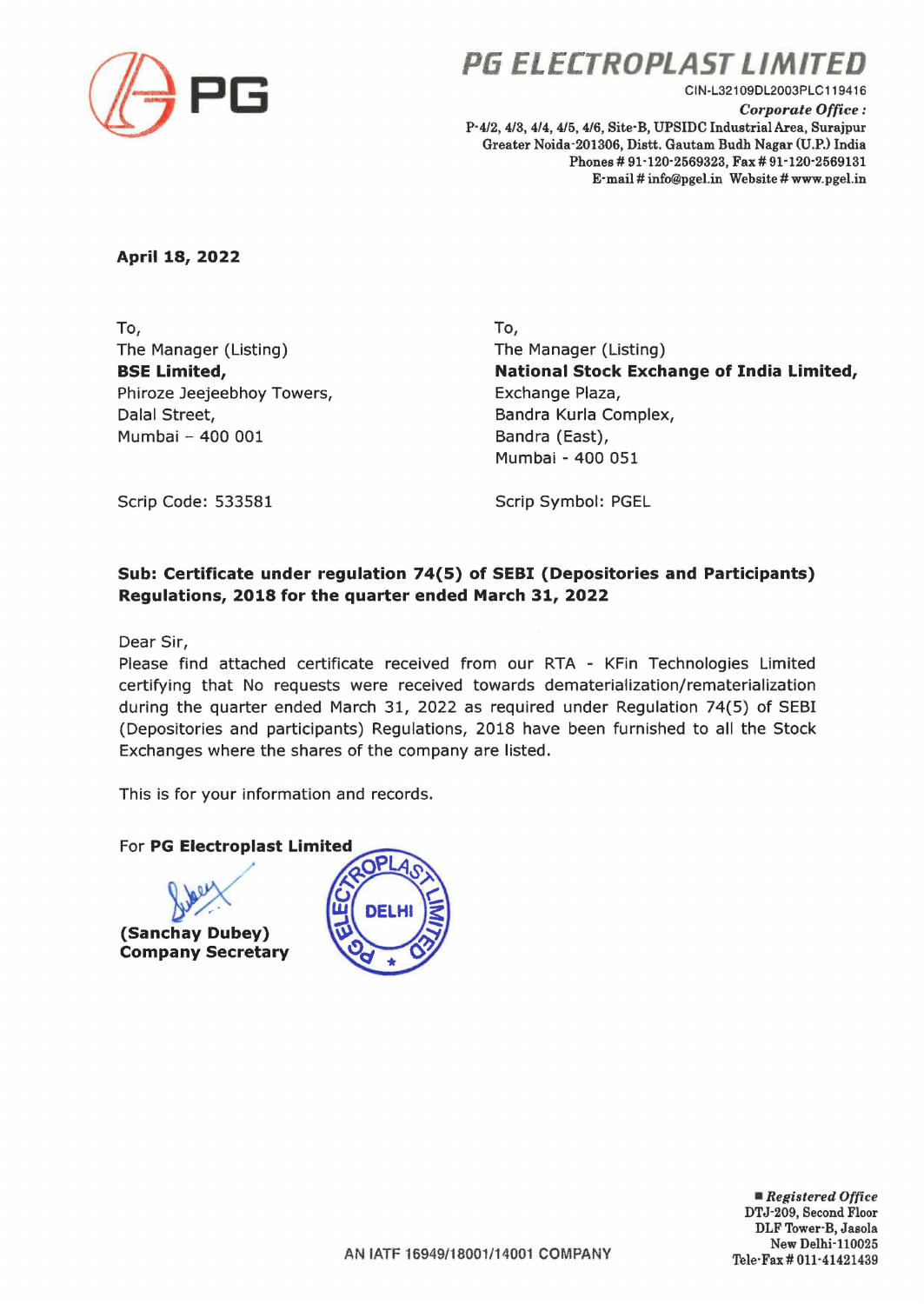



KFIN/MRVS/NSDL/74(5) E/1 Date: 06/04/2022

NATIONAL SECURITIES DEPOSITORY LIMITED TRADE WORLD 4TH FLOOR KAMALA MILLS COMPOUND SENAPATI BAPAT MARG LOWER PAREL MUMBAI - 400 013

Dear Sir(s), Sub: Certificate under Regulation 74(5) for the quarter ended March 31, 2022

We as Registrars, Share Transfer and Depository Services agents of the PG ELECTROPLAST LIMITED, certify that No Requests were received towards dematerialized/rematerialized during the aforesaid period, as required under Regulation 74(5) of SEBI (Depositories and participants)Regulations 2018 have been furnished to all the Stock Exchanges where the shares of the company are listed.

**Thanking you,** 

**Yours faithfully,** 

**For KFin Technologies Limited** 

**Mohd Mohsin Uddin Senior Manager** 

CC TO:

THE COMPANY SECRETARY PG ELECTROPLAST LIMITED  $P-4/2$  to  $4/6$ , Site-B, UPSIDC Industrial Surajpur, Greater Noida, Greater Noida UTTAR PRADESH 201306

> (Formerly known as KFin Technologies Private Limited) **KFin Technologies Limited Q**

> > **Registered & Corporate Office:**

**Selenium, Tower 8, Plot No- 31 & 32; Financial District, Nanakramguda, Serilingampally Hyderabad Rangareddi, Telangana - 500032, India** 

L **CIN: U72400TG2017PLC117649**